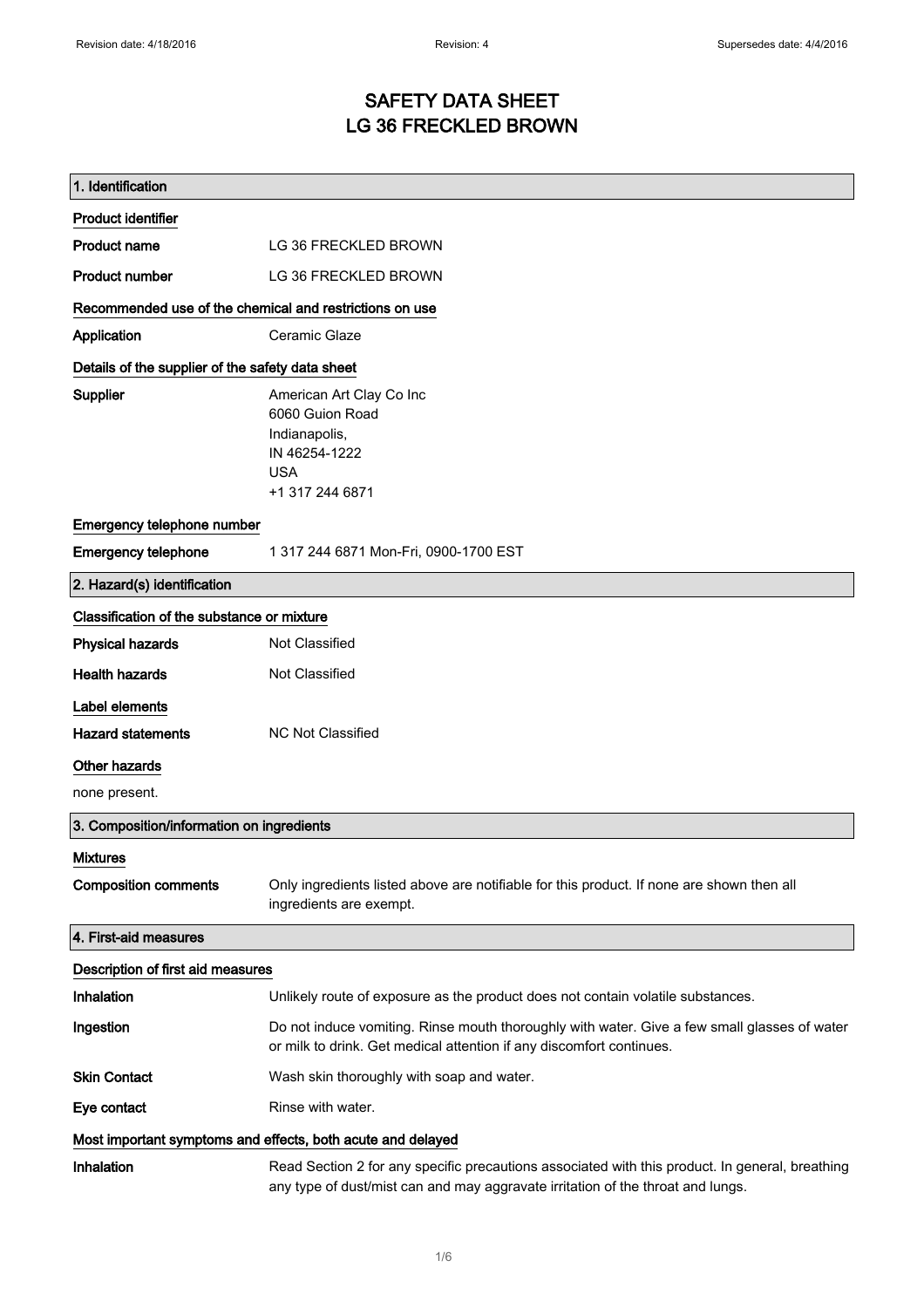| Ingestion                                                    | Read Section 2 for any specific precautions associated with the use of this product. Products<br>with specific warnings about ingestion will give guidance there.                                                                                                                                           |  |
|--------------------------------------------------------------|-------------------------------------------------------------------------------------------------------------------------------------------------------------------------------------------------------------------------------------------------------------------------------------------------------------|--|
| Skin contact                                                 | Read Section 2 for any specific precautions associated with the use of this product. In general<br>most ceramic glazes, clays and special products will tend to have a drying effect on the skin<br>and may cause some sensitivity to users with sensitive skin.                                            |  |
| Eye contact                                                  | Read Section 2 for any specific precautions associated with the use of this product. In general<br>most ceramic and special products contain materials that maybe abrasive to eyes. Keeping<br>materials from contacting the eyes is prudent. If contact does occur, flush with clean water, do<br>not rub. |  |
|                                                              | Indication of immediate medical attention and special treatment needed                                                                                                                                                                                                                                      |  |
| Notes for the doctor                                         | Treat symptomatically.                                                                                                                                                                                                                                                                                      |  |
| 5. Fire-fighting measures                                    |                                                                                                                                                                                                                                                                                                             |  |
| <b>Extinguishing media</b>                                   |                                                                                                                                                                                                                                                                                                             |  |
| Suitable extinguishing media                                 | Use fire-extinguishing media suitable for the surrounding fire.                                                                                                                                                                                                                                             |  |
| Special hazards arising from the substance or mixture        |                                                                                                                                                                                                                                                                                                             |  |
| Specific hazards                                             | The product is not believed to present a hazard due to its physical nature.                                                                                                                                                                                                                                 |  |
| <b>Advice for firefighters</b>                               |                                                                                                                                                                                                                                                                                                             |  |
| for firefighters                                             | Special protective equipment Use protective equipment appropriate for surrounding materials.                                                                                                                                                                                                                |  |
| 6. Accidental release measures                               |                                                                                                                                                                                                                                                                                                             |  |
|                                                              | Personal precautions, protective equipment and emergency procedures                                                                                                                                                                                                                                         |  |
| <b>Personal precautions</b>                                  | For personal protection, see Section 8.                                                                                                                                                                                                                                                                     |  |
| <b>Environmental precautions</b>                             |                                                                                                                                                                                                                                                                                                             |  |
| <b>Environmental precautions</b>                             | Please read Section 2 completely. If any environmental warnings such as; H411 or H412 are<br>listed in Section 2, please use appropriate procedures when disposing of product and<br>container. Do not put materials into waterways or sewers.                                                              |  |
| Methods and material for containment and cleaning up         |                                                                                                                                                                                                                                                                                                             |  |
| Methods for cleaning up                                      | Collect spillage for reclamation or absorb in vermiculite, dry sand or similar material.                                                                                                                                                                                                                    |  |
| Reference to other sections                                  | For waste disposal, see Section 13. For personal protection, see Section 8.                                                                                                                                                                                                                                 |  |
| 7. Handling and storage                                      |                                                                                                                                                                                                                                                                                                             |  |
| Precautions for safe handling                                |                                                                                                                                                                                                                                                                                                             |  |
| <b>Usage precautions</b>                                     | Read label before use. Do not eat, drink or smoke when using this product. Good personal<br>hygiene procedures should be implemented. Wash hands and any other contaminated areas<br>of the body with soap and water before leaving the work site.                                                          |  |
| Conditions for safe storage, including any incompatibilities |                                                                                                                                                                                                                                                                                                             |  |
| <b>Storage precautions</b>                                   | Store in tightly-closed, original container in a dry and cool place.                                                                                                                                                                                                                                        |  |
| Specific end uses(s)                                         |                                                                                                                                                                                                                                                                                                             |  |
|                                                              |                                                                                                                                                                                                                                                                                                             |  |
| Specific end use(s)                                          | The identified uses for this product are detailed in Section 1.2.                                                                                                                                                                                                                                           |  |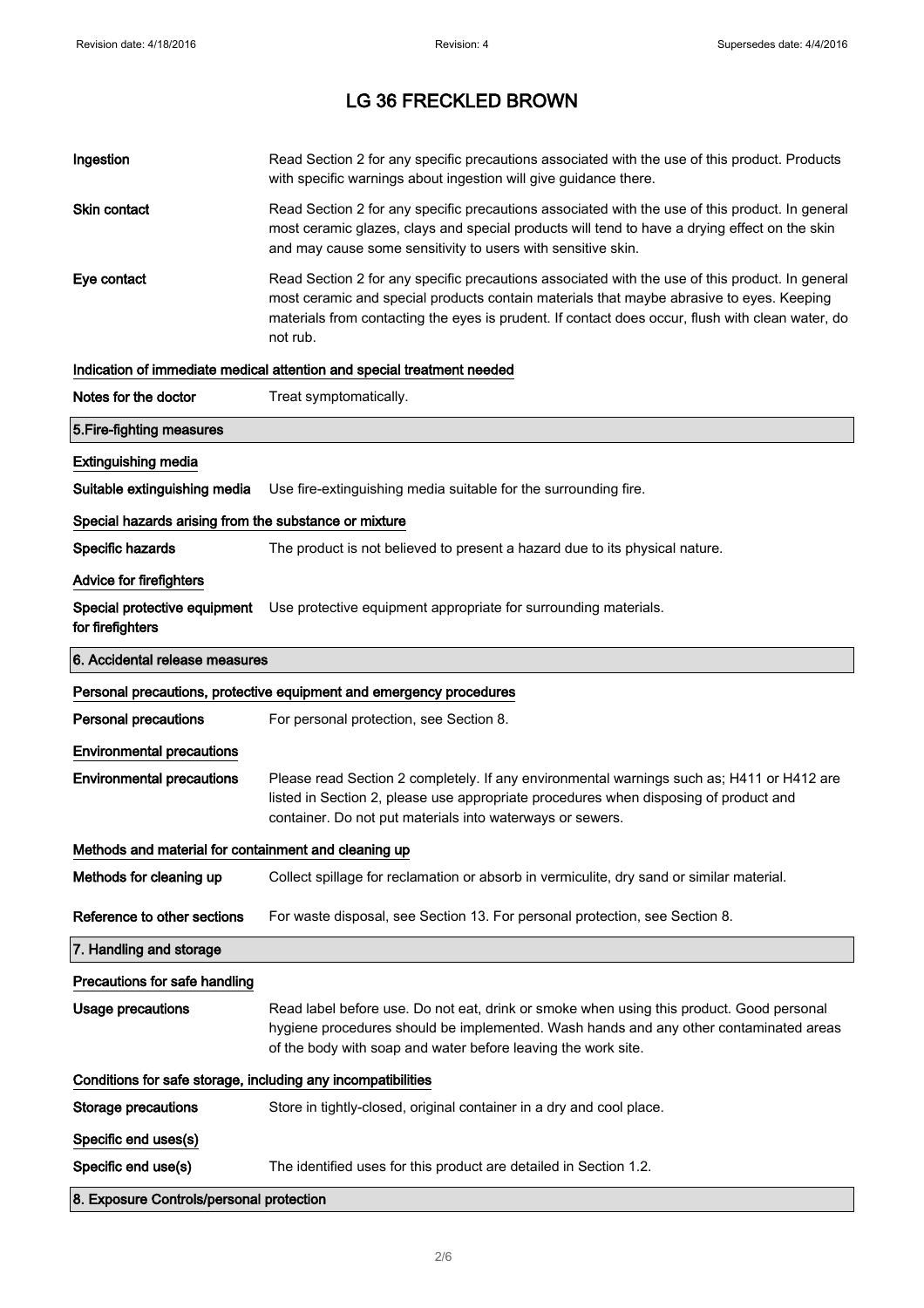| Ingredient comments                 | Only ingredients listed n Section 3 are notifiable for this product. If none are shown then all<br>ingredients are exempt.                                                                                           |
|-------------------------------------|----------------------------------------------------------------------------------------------------------------------------------------------------------------------------------------------------------------------|
| <b>Exposure controls</b>            |                                                                                                                                                                                                                      |
| Appropriate engineering<br>controls | No specific ventilations requirements unless the "FAN" pictogram is shown above or specified<br>in Section 2.                                                                                                        |
| Eye/face protection                 | No specific eye protection required unless the "EYE PROTECTION" pictogram is shown<br>above or specified in Section 2.                                                                                               |
| Hand protection                     | No specific hand protection required unless the "HAND PROTECTION" pictogram is shown<br>above or specified in Section 2.                                                                                             |
| Hygiene measures                    | Using good personal hygiene practices is always appropriate. Keeping a clean work space,<br>cleaning up properly when done, and not eating, drinking or smoking when using this product.                             |
| Respiratory protection              | No specific respiratory protection required unless the "RESPIRATOR" pictogram is shown<br>above or specified in Section 2. Using the appropriate certified protection for the operation is<br>important if required. |

## 9. Physical and Chemical Properties

### Information on basic physical and chemical properties

| Appearance                                      | Colored liquid.           |
|-------------------------------------------------|---------------------------|
| Color                                           | Various colors.           |
| Odor                                            | Almost odorless.          |
| <b>Odor threshold</b>                           | No information available. |
| рH                                              | 6-8                       |
| <b>Melting point</b>                            | No information available. |
| Initial boiling point and range                 | No information available. |
| Flash point                                     | No information available. |
| <b>Evaporation rate</b>                         | No information available. |
| Flammability (solid, gas)                       | No information available. |
| Upper/lower flammability or<br>explosive limits | No information available. |
| Vapour pressure                                 | No information available. |
| <b>Relative density</b>                         | Greater than 1.0          |
| Solubility(ies)                                 | Not applicable.           |
| <b>Partition coefficient</b>                    | No information available. |
| <b>Auto-ignition temperature</b>                | Not applicable.           |
| <b>Decomposition Temperature</b>                | No information available. |
| <b>Viscosity</b>                                | No information available. |
| <b>Explosive properties</b>                     | none                      |
| <b>Oxidising properties</b>                     | none                      |
| <b>Other information</b>                        | Not applicable.           |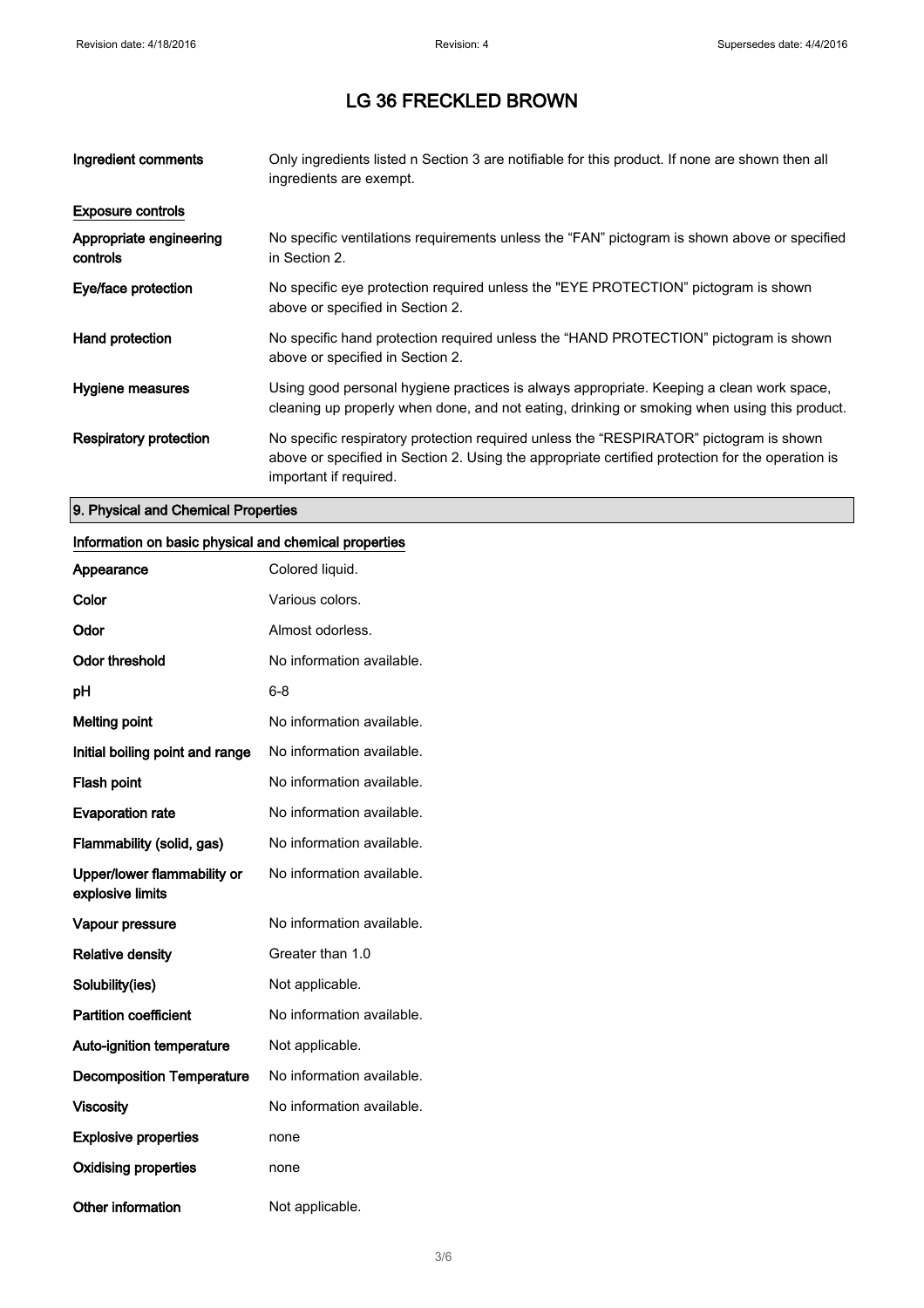| 10. Stability and reactivity          |                                                                                                                                                                                                                                                |
|---------------------------------------|------------------------------------------------------------------------------------------------------------------------------------------------------------------------------------------------------------------------------------------------|
| Reactivity                            | There are no known reactivity hazards associated with this product.                                                                                                                                                                            |
| <b>Stability</b>                      | No particular stability concerns.                                                                                                                                                                                                              |
| Possibility of hazardous<br>reactions | None known.                                                                                                                                                                                                                                    |
| Conditions to avoid                   | None known.                                                                                                                                                                                                                                    |
| Materials to avoid                    | None known.                                                                                                                                                                                                                                    |
| Hazardous decomposition<br>products   | None known.                                                                                                                                                                                                                                    |
| 11. Toxicological information         |                                                                                                                                                                                                                                                |
| Information on toxicological effects  |                                                                                                                                                                                                                                                |
| <b>Toxicological effects</b>          | Please read Section 2 thoroughly to understand the toxicological risks, (if any) and<br>precautions for safe use (if any).                                                                                                                     |
| Skin corrosion/irritation             |                                                                                                                                                                                                                                                |
| <b>Skin sensitization</b>             |                                                                                                                                                                                                                                                |
| <b>Skin sensitisation</b>             | Based on available data the classification criteria are not met.                                                                                                                                                                               |
| Eye contact                           | May cause temporary eye irritation.                                                                                                                                                                                                            |
| 12. Ecological Information            |                                                                                                                                                                                                                                                |
| Ecotoxicity                           | Please read Section 2 completely. If any environmental warnings such as; H411 or H412 are<br>listed in Section 2, please use appropriate procedures when disposing of product and<br>container. Do not put materials into waterways or sewers. |
| <b>Toxicity</b>                       |                                                                                                                                                                                                                                                |
| <b>Toxicity</b>                       | Please read Section 2 completely. If any environmental warnings such as; H411 or H412 are<br>listed in Section 2, please use appropriate procedures when disposing of product and<br>container. Do not put materials into waterways or sewers. |
| Persistence and degradability         |                                                                                                                                                                                                                                                |
| Persistence and degradability         | No data available.                                                                                                                                                                                                                             |
| Biodegradation                        | Not inherently biodegradable.                                                                                                                                                                                                                  |
| <b>Bioaccumulative potential</b>      |                                                                                                                                                                                                                                                |
| <b>Partition coefficient</b>          | No information available.                                                                                                                                                                                                                      |
| Mobility in soil                      |                                                                                                                                                                                                                                                |
| <b>Mobility</b>                       | Semi-mobile.                                                                                                                                                                                                                                   |
| Results of PBT and vPvB assessment    |                                                                                                                                                                                                                                                |
| Results of PBT and vPvB<br>assessment | This product does not contain any substances classified as PBT or vPvB.                                                                                                                                                                        |
| Other adverse effects                 |                                                                                                                                                                                                                                                |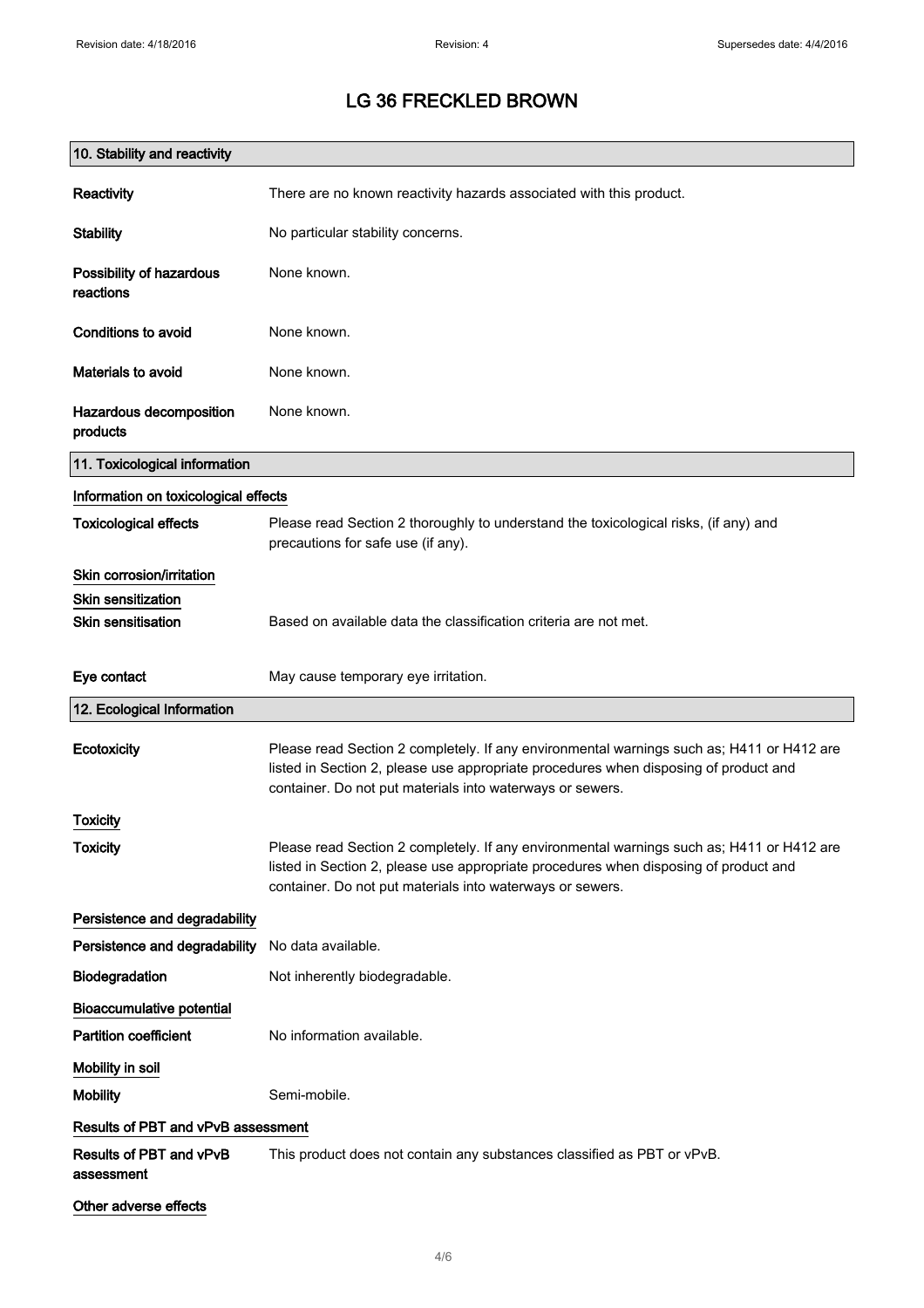| Other adverse effects       | None known.                                                                                                                                                                                  |
|-----------------------------|----------------------------------------------------------------------------------------------------------------------------------------------------------------------------------------------|
| 13. Disposal considerations |                                                                                                                                                                                              |
| Waste treatment methods     |                                                                                                                                                                                              |
| General information         | Dispose of waste product or used containers in accordance with local regulations When<br>handling waste, the safety precautions applying to handling of the product should be<br>considered. |
| 14. Transport information   |                                                                                                                                                                                              |

General This package is shipped in accordance with ADR SP375, IATA A197 & IMDG 2.10.2.7.

#### UN Number

Not applicable.

#### UN proper shipping name

Not applicable.

#### Transport hazard class(es)

No transport warning sign required.

#### Packing group

Not applicable.

#### Environmental hazards

#### Environmentally Hazardous Substance

Please refer to Section 2 for any environmental hazards associated with this product. If H411/H412 warnings are shown then please verify packaging and labelling requirements for larger volumes

#### Special precautions for user

Not applicable.

#### Transport in bulk according to Not applicable. Annex II of MARPOL 73/78 and the IBC Code

15. Regulatory information

#### US State Regulations

#### California Proposition 65 Carcinogens and Reproductive Toxins

None of the ingredients are listed or exempt.

#### Inventories

#### Canada - DSL/NDSL

All the ingredients are listed or exempt.

### US - TSCA

All the ingredients are listed or exempt.

#### US - TSCA 12(b) Export Notification

All the ingredients are listed or exempt.

#### 16. Other information